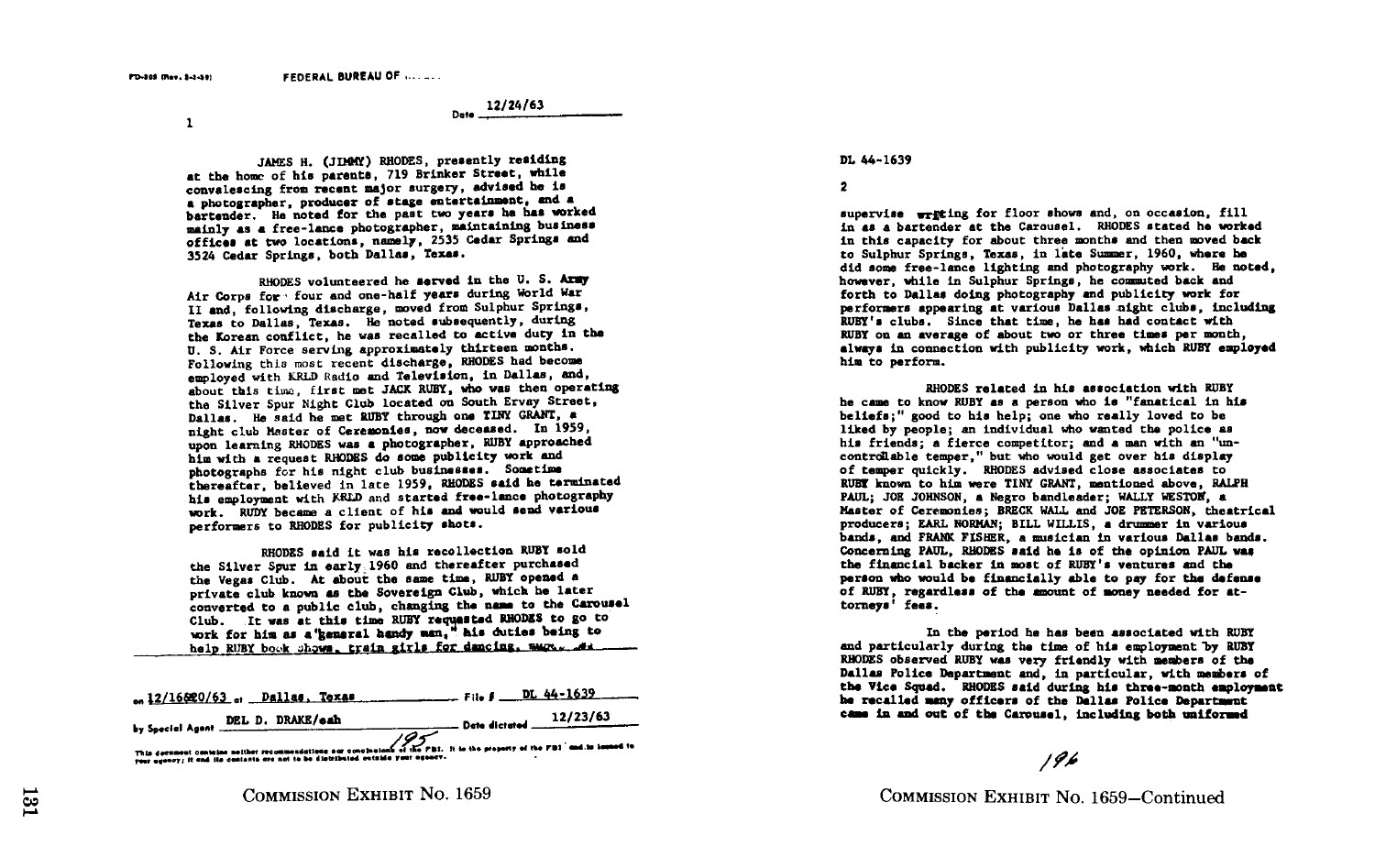### DL 44-1639

3

patrolmen, as well as plain-clothes officers. He said RUBY always served these officers Cokes or coffee and permitted them free access to the kitchen at the Carousel, where they could help themselves to food. He said RUBY never objected to the appearance of the officers at the club and gave orders to the bartender and waitresses that the officers should never be charged for anything they received at the club. He said this was standard procedure insany of the Dallas night clubs and was not solely limited to the Carousel Club, insofar as police officers were concerned. RHODES said he recalled on occasions RUBY would take Dallas police officers out to eat at night.

When questioned, RHODES claimed an inability to recall the identity of the officers referred to above, stating although he saw the officers in the club, be was never introduced to them.

RHODES said he recalled that, approximately one month after the Carousel became a public club in 1960, a large party was held there by a group of thirty or forty police officers. He said it was his recollection it was at the time a police or sheriffs' convention was being held in Dallas and a number of the officers in attendance at the party were from out of town. RHODES claimed he did not know who made the arrangements for this party, nor could he identify any of the officers in attendance, other than to state he, RHODES, was bartender for the affair and that RUBY told him "the chief" was there . RHODES pointed out he did not actually see "the chief" and he assumed he was referring to Chief CURRY, of the Dallas Police Department . RHODES said the party in question took place during regular club hours and it was his understanding RUBY "picked up the tab ." When asked, RHODES was unable to furnish the identity of any other employees of the Carousel Club who were present, or otherwise corroborate his statements with respect to the party .

### $197$

#### DL 44-1639

4

In addition to the above, RHODES said he also recalled during his three-month employment at the Carousel that fourteen members of the Dallas Police Department Vice Squad also attended a party at the Carousel, which party was held after hours. RHODES claimed he was the bartender for this affair and that the officers drank "mostly Cokes ." He alleged there were no waitresses present at the affair, nor could he identify any witnesses who could verify his statement concerning this party . RHODES claimed although he could remember the number of officers in attendance he could not, however, identify any of the officers, again claiming he never met any of them and only knew them by sight.

RHODES explained RUBY was "very cranky" about serving any alcohol after hours because he did not want to break the law. RHODES said RUBY "had no reason to pay off officers," as he would not tolerate law breaking in the Carousel. On many occasions rehearsals and try-outs would be held after hours because theatrical agents would bring their acts in at that time for RUBY to approve or disapprove . Sometimes there were officers, but he never saw any fraternizing between officers and members of the acts .

RHODES also stated if BOB LARKIN, former host  $\triangle$ the Colony Club, who is now working at the Momisrte Club, were contacted, he would have no trouble identifying the names of the Vice Squad members and the other officers who were always hanging around the Carousel Club, because the same officers were also in and out of the Colony Club.

RHODES explained that there was one particular team of officers who were always coming to the Carousel Club or the Colony Club and he cannot think of their names, but they should be well known to LAKIN and ABE WEINSTEIN, owner of the Colony Club .

## $198$